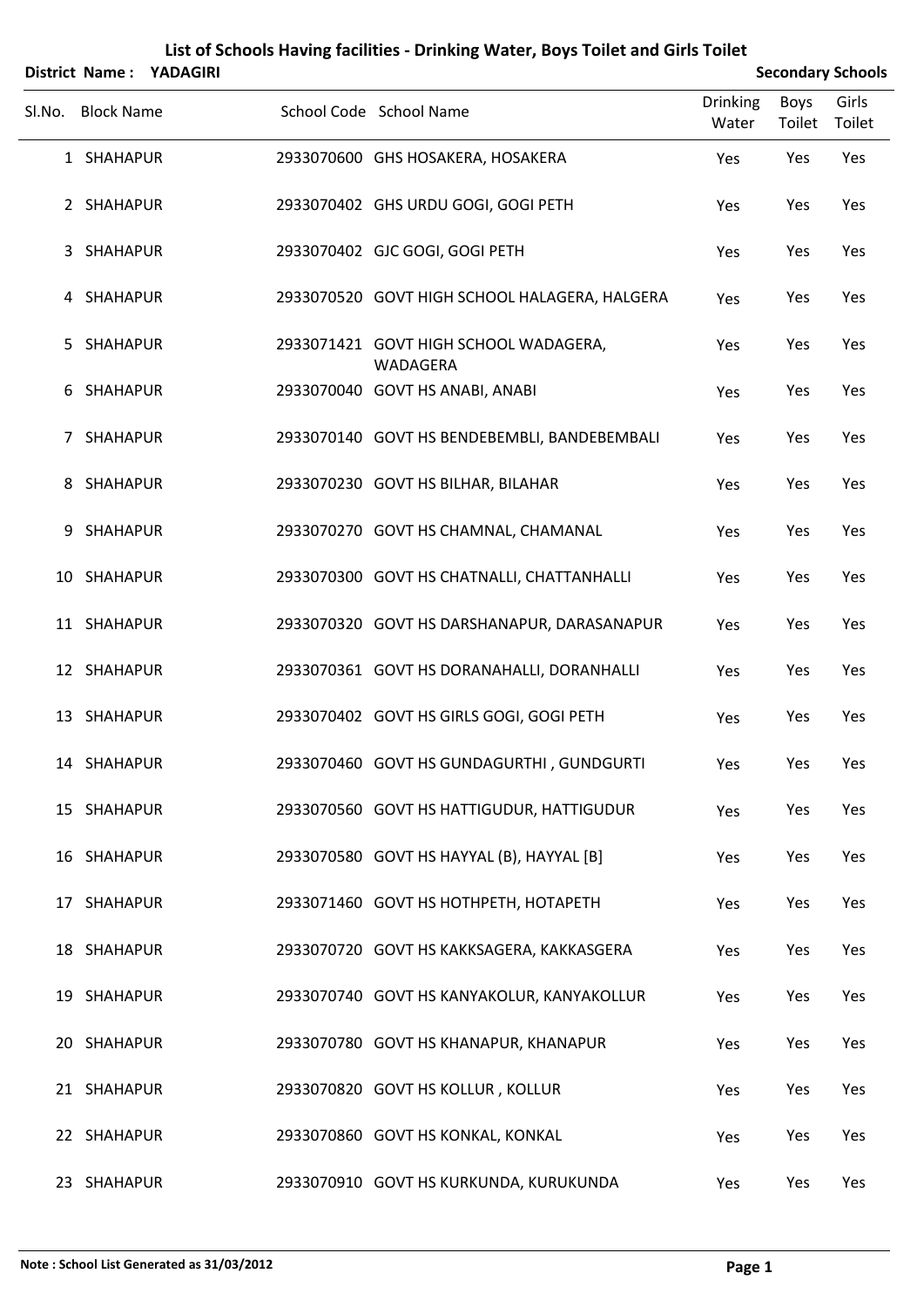|        |                   | District Name: YADAGIRI |                                                              |                          | <b>Secondary Schools</b> |                 |  |
|--------|-------------------|-------------------------|--------------------------------------------------------------|--------------------------|--------------------------|-----------------|--|
| Sl.No. | <b>Block Name</b> |                         | School Code School Name                                      | <b>Drinking</b><br>Water | Boys<br>Toilet           | Girls<br>Toilet |  |
|        | 24 SHAHAPUR       |                         | 2933070960 GOVT HS MADDARKI, MADDARKI                        | Yes                      | Yes                      | Yes             |  |
|        | 25 SHAHAPUR       |                         | 2933071040 GOVT HS MUDBOOL, MUDABOOL                         | Yes                      | Yes                      | Yes             |  |
|        | 26 SHAHAPUR       |                         | 2933071470 GOVT HS NAGANATGI, NAGANATAGI                     | Yes                      | Yes                      | Yes             |  |
|        | 27 SHAHAPUR       |                         | 2933071090 GOVT HS NAIKAL, NAYAKAL                           | Yes                      | Yes                      | Yes             |  |
|        | 28 SHAHAPUR       |                         | 2933071140 GOVT HS RASTAPUR, RASTAPUR                        | Yes                      | Yes                      | Yes             |  |
|        | 29 SHAHAPUR       |                         | 2933071260 GOVT HS SHIRWAL, SHIRWAL                          | Yes                      | Yes                      | Yes             |  |
|        | 30 SHAHAPUR       |                         | 2933071280 GOVT HS SHIVAPUR, SHIVAPUR                        | Yes                      | Yes                      | Yes             |  |
|        | 31 SHAHAPUR       |                         | 2933070880 GOVT HS TADIBIDI, TADABIDI                        | Yes                      | Yes                      | Yes             |  |
|        | 32 SHAHAPUR       |                         | 2933071181 GOVT HS URDU SAGAR, SAGAR                         | Yes                      | Yes                      | Yes             |  |
|        | 33 SHAHAPUR       |                         | 2933071430 GOVT HS WANADURGA, WANADURGA                      | Yes                      | Yes                      | Yes             |  |
|        | 34 SHAHAPUR       |                         | 2933070210 GOVT JR COLLAGE B.GUDI,<br>BHIMARAYANGUDI         | Yes                      | Yes                      | Yes             |  |
|        | 35 SHAHAPUR       |                         | 2933071181 GOVT JR COLLAGE SAGAR, SAGAR                      | Yes                      | Yes                      | Yes             |  |
|        | 36 SHAHAPUR       |                         | 2933071233 GOVT JR COLLAGEGIRLS SHAHAPUR,<br><b>SHAHAPUR</b> | Yes                      | Yes                      | Yes             |  |
|        | 37 SHAHAPUR       |                         | 2933071233 GOVT JR GOLLAGE BOYS SHAHAPUR,<br><b>SHAHAPUR</b> | Yes                      | Yes                      | Yes             |  |
|        | 38 SHORAPUR       |                         | 2933080540 GHS DEVARGONAL, DEVARGONAL                        | Yes                      | Yes                      | Yes             |  |
|        | 39 SHORAPUR       |                         | 2933081620 GHS MUDANUR, MUDANOOR K.                          | Yes                      | Yes                      | Yes             |  |
|        | 40 SHORAPUR       |                         | 2933080020 GHS AGNI, AGANI                                   | Yes                      | Yes                      | Yes             |  |
|        | 41 SHORAPUR       |                         | 2933080150 GHS BACHIMATTI, BACHIMATTI                        | Yes                      | Yes                      | Yes             |  |
|        | 42 SHORAPUR       |                         | 2933080170 GHS BAICHBALA, BAICHABAL                          | Yes                      | Yes                      | Yes             |  |
|        | 43 SHORAPUR       |                         | 2933080190 GHS BALASHETTIHAL, BALASHETTIHAL                  | Yes                      | Yes                      | Yes             |  |
|        | 44 SHORAPUR       |                         | 2933080300 GHS BENAKANHALLI, BENAKANHALLI                    | Yes                      | Yes                      | Yes             |  |
|        | 45 SHORAPUR       |                         | 2933080460 GHS CHINCHOLI, CHINCHOLI                          | Yes                      | Yes                      | Yes             |  |
|        | 46 SHORAPUR       |                         | 2933080510 GHS DEVAPUR, DEVAPUR                              | Yes                      | Yes                      | Yes             |  |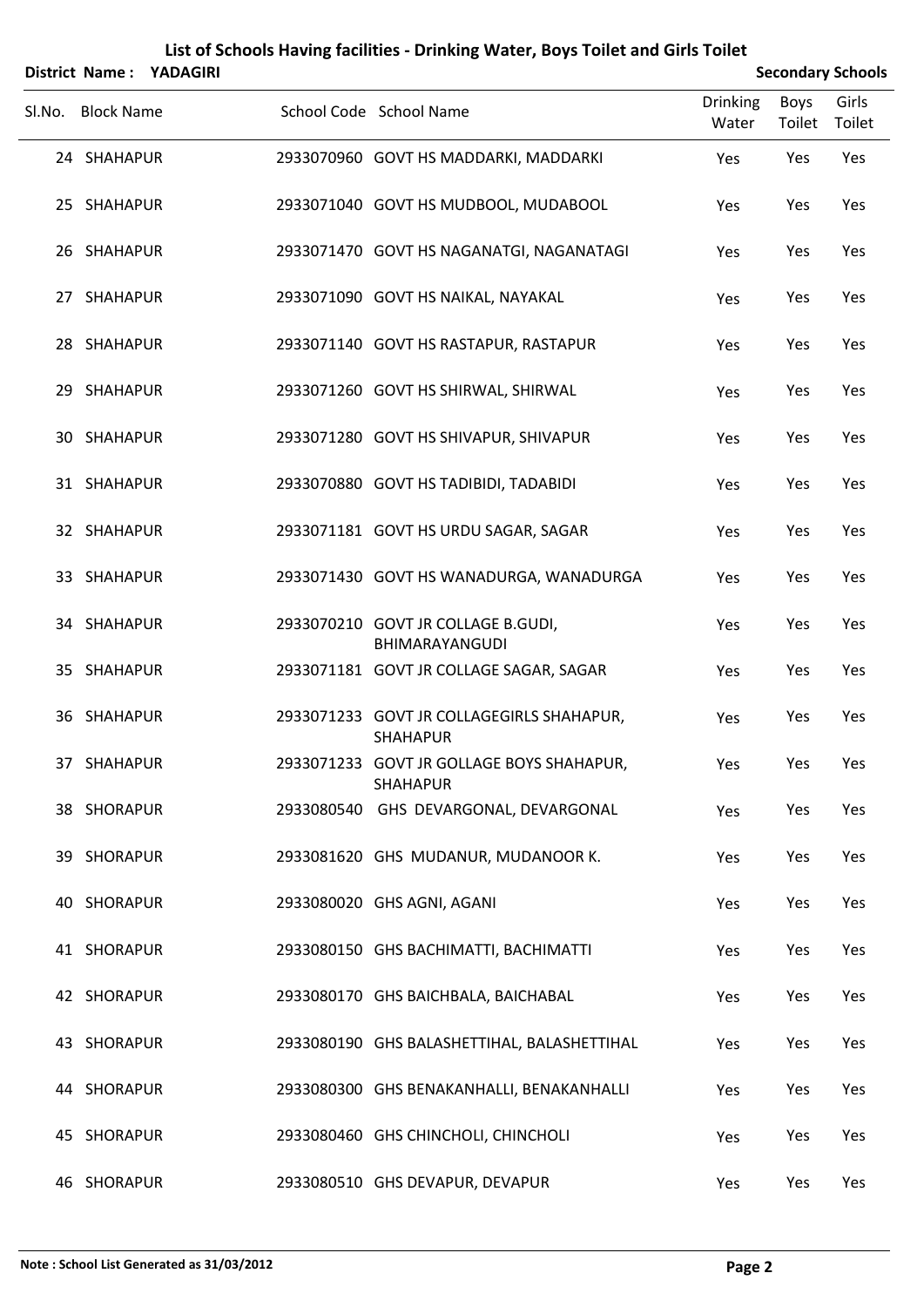|        |                   | District Name: YADAGIRI |                                              | <b>Secondary Schools</b> |                |                 |
|--------|-------------------|-------------------------|----------------------------------------------|--------------------------|----------------|-----------------|
| SI.No. | <b>Block Name</b> |                         | School Code School Name                      | Drinking<br>Water        | Boys<br>Toilet | Girls<br>Toilet |
|        | 47 SHORAPUR       |                         | 2933080530 GHS DEVATKAL, DEVATKAL            | Yes                      | Yes            | Yes             |
|        | 48 SHORAPUR       |                         | 2933080550 GHS DEVIKERI, DEVIKERA            | Yes                      | Yes            | Yes             |
|        | 49 SHORAPUR       |                         | 2933080600 GHS GEDDALMARI, GEDDALMARI        | Yes                      | Yes            | Yes             |
|        | 50 SHORAPUR       |                         | 2933080911 GHS GIRLS HUNASAGI, HUNASAGI      | Yes                      | Yes            | Yes             |
|        | 51 SHORAPUR       |                         | 2933081172 GHS GIRLS KEMBHAVI, KEMBHAVI      | Yes                      | Yes            | Yes             |
|        | 52 SHORAPUR       |                         | 2933081000 GHS GOGANDABHAVI, JOGANDABHAVI    | Yes                      | Yes            | Yes             |
|        | 53 SHORAPUR       |                         | 2933080700 GHS GUNDALGERA, GUNDALAGERA       | Yes                      | Yes            | Yes             |
|        | 54 SHORAPUR       |                         | 2933080830 GHS HEGGANDODDI, HEGGANDODDI      | Yes                      | Yes            | Yes             |
|        | 55 SHORAPUR       |                         | 2933080850 GHS HEMANOOR, HEMANOOR            | Yes                      | Yes            | Yes             |
|        | 56 SHORAPUR       |                         | 2933081082 GHS KAKKERA, KAKKERA              | Yes                      | Yes            | Yes             |
|        | 57 SHORAPUR       |                         | 2933081100 GHS KALDEVANHALLI, KALDEVAN HALLI | Yes                      | Yes            | Yes             |
|        | 58 SHORAPUR       |                         | 2933081110 GHS KANAHALLI, KANAHALLI          | Yes                      | Yes            | Yes             |
|        | 59 SHORAPUR       |                         | 2933081240 GHS KOLIHAL, KOLIHAL              | Yes                      | Yes            | Yes             |
|        | 60 SHORAPUR       |                         | 2933081360 GHS LAKSHMIPUR, LAXMAPUR          | Yes                      | Yes            | Yes             |
|        | 61 SHORAPUR       |                         | 2933081470 GHS MALGATTI, MALAGATTI           | Yes                      | Yes            | Yes             |
|        | 62 SHORAPUR       |                         | 2933081520 GHS MALLA.B, MALLA B.             | Yes                      | Yes            | Yes             |
|        | 63 SHORAPUR       |                         | 2933081650 GHS NAGANURU, NAGANOOR            | Yes                      | Yes            | Yes             |
|        | 64 SHORAPUR       |                         | 2933081780 GHS RAJANKOLUR, RAJANKOLLUR       | Yes                      | Yes            | Yes             |
|        | 65 SHORAPUR       |                         | 2933082010 GHS SUGUR, SUGUR                  | Yes                      | Yes            | Yes             |
|        | 66 SHORAPUR       |                         | 2933082040 GHS THINTHANI, TINTHANI           | Yes                      | Yes            | Yes             |
|        | 67 SHORAPUR       |                         | 2933081172 GHS URDU KEMBHAVI, KEMBHAVI       | Yes                      | Yes            | Yes             |
|        | 68 SHORAPUR       |                         | 2933082090 GHS VAJJAL, VAJJAL                | Yes                      | Yes            | Yes             |
|        | 69 SHORAPUR       |                         | 2933082160 GHS YALAGI, YALAGI                | Yes                      | Yes            | Yes             |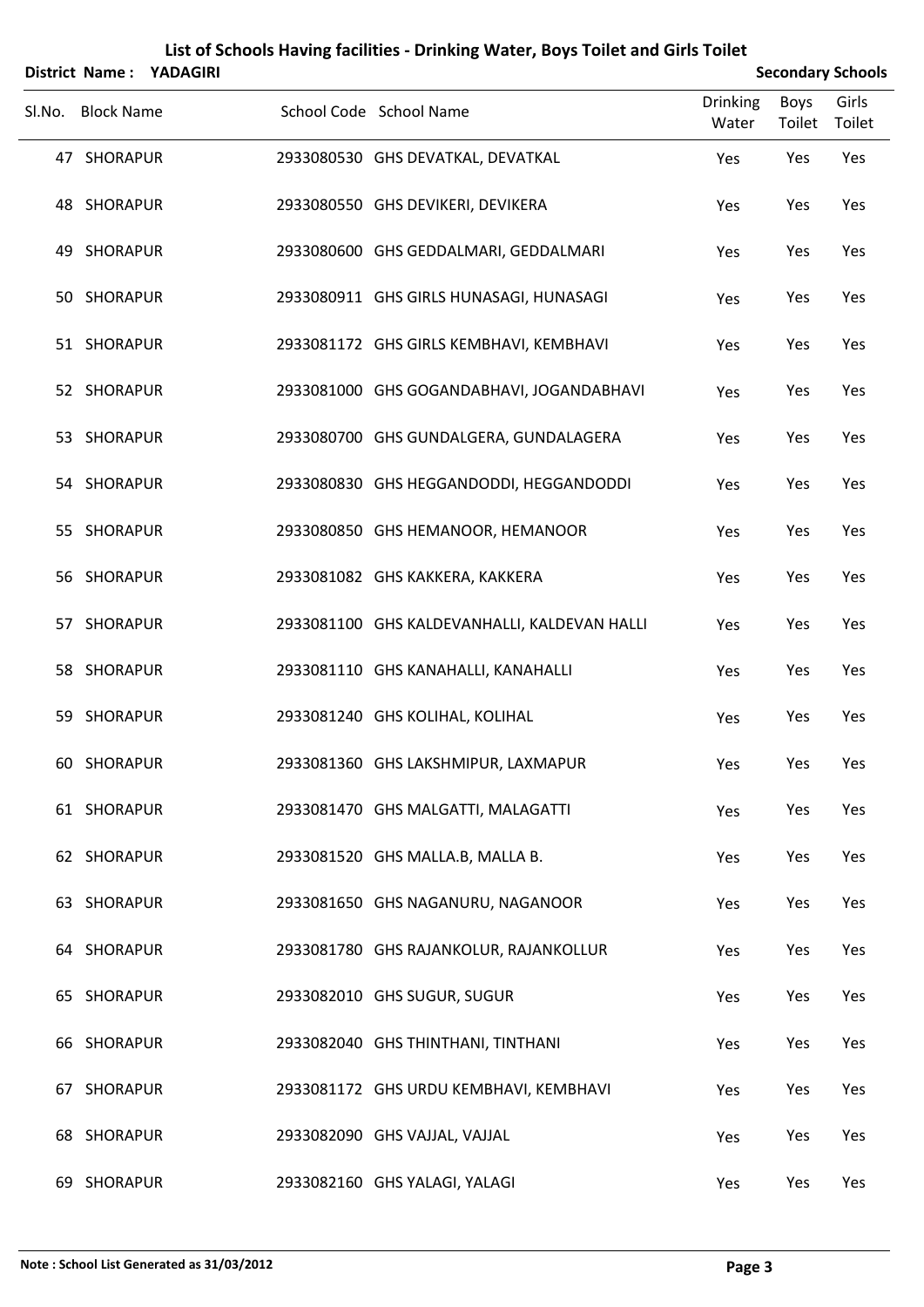|        |                   | District Name: YADAGIRI |                                                                | <b>Secondary Schools</b> |                |                 |
|--------|-------------------|-------------------------|----------------------------------------------------------------|--------------------------|----------------|-----------------|
| Sl.No. | <b>Block Name</b> |                         | School Code School Name                                        | <b>Drinking</b><br>Water | Boys<br>Toilet | Girls<br>Toilet |
|        | 70 SHORAPUR       |                         | 2933082150 GHS YEKTAPUR, YAKTHAPUR                             | Yes                      | Yes            | Yes             |
|        | 71 SHORAPUR       |                         | 2933081943 GJC BOYS SHORAPUR, SHORAPUR                         | Yes                      | Yes            | Yes             |
|        | 72 SHORAPUR       |                         | 2933081943 GJC GIRLS SHORAPUR, SHORAPUR                        | Yes                      | Yes            | Yes             |
|        | 73 SHORAPUR       |                         | 2933081171 GJC KEMBHAVI, KEMBHAVI                              | Yes                      | Yes            | Yes             |
|        | 74 SHORAPUR       |                         | 2933081230 GJC KODEKAL, KODEKAL                                | Yes                      | Yes            | Yes             |
|        | 75 SHORAPUR       |                         | 2933081670 GJC NARAYANPUR, NARAYANPUR                          | Yes                      | Yes            | Yes             |
|        | 76 SHORAPUR       |                         | 2933081831 GJC RANGAMPET, RANGAMPETH                           | Yes                      | Yes            | Yes             |
|        | 77 SHORAPUR       |                         | 2933080911 GJS HUNASAGI, HUNASAGI                              | Yes                      | Yes            | Yes             |
|        | 78 SHORAPUR       |                         | 2933080010 GOVT HS ALADAL, ALADAL                              | Yes                      | Yes            | Yes             |
|        | 79 SHORAPUR       |                         | 2933080720 GOVT HS HAGARATGI, HAGARATAGI                       | Yes                      | Yes            | Yes             |
|        | 80 SHORAPUR       |                         | 2933082180 GOVT HS YANNIWADAGERA,<br>YANNIWADAGERA             | Yes                      | Yes            | Yes             |
|        | 81 SHORAPUR       |                         | 2933082210 GOVT HS YEWOOR, YAWOOR                              | Yes                      | Yes            | Yes             |
|        | 82 YADGIR         |                         | 2933101411 G.JR COLLEGE GIRLS GURUMITKAL,<br><b>GURUMUTKAL</b> | Yes                      | Yes            | Yes             |
|        | 83 YADGIR         |                         | 2933101412 G.JR COLLEGE GURUMITKAL, GURUMUTKAL                 | Yes                      | Yes            | Yes             |
|        | 84 YADGIR         |                         | 2933100090 GHS AJALAPUR, AZALAPUR                              | Yes                      | Yes            | Yes             |
|        | 85 YADGIR         |                         | 2933100800 GHS MALHAR, MALHAR                                  | Yes                      | Yes            | Yes             |
|        | 86 YADGIR         |                         | 2933101100 GHS SAIDAPUR, SAIDAPUR                              | Yes                      | Yes            | Yes             |
|        | 87 YADGIR         |                         | 2933100020 GHS ALLIPUR, ALLIPUR                                | Yes                      | Yes            | Yes             |
|        | 88 YADGIR         |                         | 2933100170 GHS BASAVANTHPUR, BASWANTHPUR                       | Yes                      | Yes            | Yes             |
|        | 89 YADGIR         |                         | 2933101050 GHS CHANDREKI, PUTAPAK                              | Yes                      | Yes            | Yes             |
|        | 90 YADGIR         |                         | 2933100350 GHS EDLUR, EDLUR                                    | Yes                      | Yes            | Yes             |
|        | 91 YADGIR         |                         | 2933100360 GHS GAJARKOT, GAJARKOT                              | Yes                      | Yes            | Yes             |
|        | 92 YADGIR         |                         | 2933101411 GHS GIRLS URDU GURUMITKAL,<br>GURUMUTKAL            | Yes                      | Yes            | Yes             |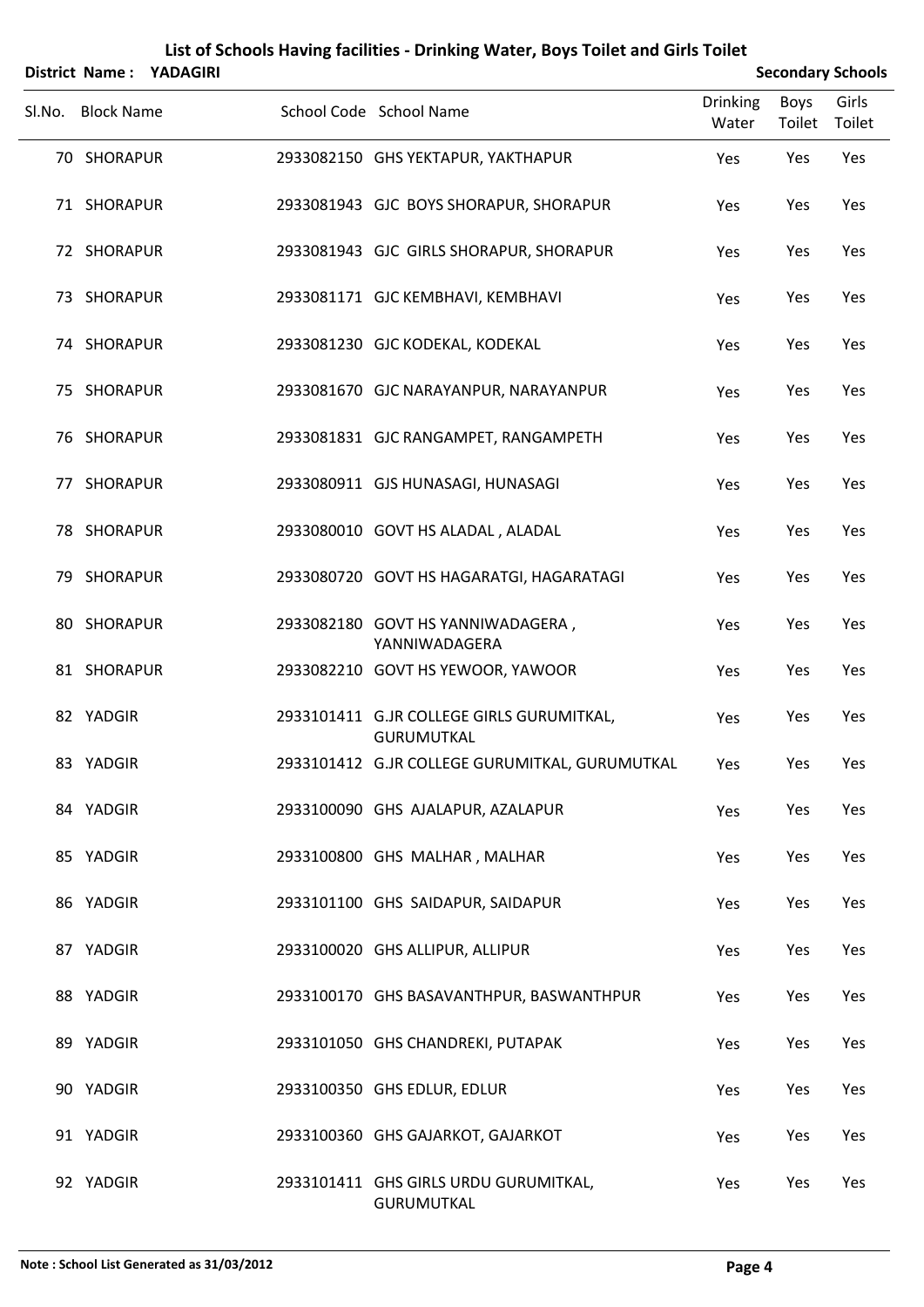|        |                   | District Name: YADAGIRI |                                                             | <b>Secondary Schools</b> |                |                 |
|--------|-------------------|-------------------------|-------------------------------------------------------------|--------------------------|----------------|-----------------|
| Sl.No. | <b>Block Name</b> |                         | School Code School Name                                     | <b>Drinking</b><br>Water | Boys<br>Toilet | Girls<br>Toilet |
|        | 93 YADGIR         |                         | 2933100470 GHS HEDAGIMADRA, HEDGIMADRA                      | Yes                      | Yes            | Yes             |
|        | 94 YADGIR         |                         | 2933100540 GHS KADECHUR, KADECHUR                           | Yes                      | Yes            | Yes             |
|        | 95 YADGIR         |                         | 2933100580 GHS KANDAKUR, KANDAKUR                           | Yes                      | Yes            | Yes             |
|        | 96 YADGIR         |                         | 2933100690 GHS KONKAL, KONKAL                               | Yes                      | Yes            | Yes             |
|        | 97 YADGIR         |                         | 2933100760 GHS LINGERI STN, LINGERA                         | Yes                      | Yes            | Yes             |
|        | 98 YADGIR         |                         | 2933100770 GHS MADAWAR, MADHWAR                             | Yes                      | Yes            | Yes             |
|        | 99 YADGIR         |                         | 2933100360 GHS MOTANAHALLI, GAJARKOT                        | Yes                      | Yes            | Yes             |
|        | 100 YADGIR        |                         | 2933101050 GHS PUTPAK, PUTAPAK                              | Yes                      | Yes            | Yes             |
|        | 101 YADGIR        |                         | 2933101080 GHS RAMASAMUDRA, RAMASAMUDRA                     | Yes                      | Yes            | Yes             |
|        | 102 YADGIR        |                         | 2933101426 GHS STN BAZAR YADAGIR, YADGIR                    | Yes                      | Yes            | Yes             |
|        | 103 YADGIR        |                         | 2933101426 GHS URDU STN YADAGIR, YADGIR                     | Yes                      | Yes            | Yes             |
|        | 104 YADGIR        |                         | 2933101310 GHS WANKASAMBAR, WANKSAMBAR                      | Yes                      | Yes            | Yes             |
|        | 105 YADGIR        |                         | 2933101370 GHS YALSATTI, YELSATHI                           | Yes                      | Yes            | Yes             |
|        | 106 YADGIR        |                         | 2933101360 GHS YELHERI, YELAHAR                             | Yes                      | Yes            | Yes             |
|        | 107 YADGIR        |                         | 2933100280 GOVT HS CHEPATLA, CHAPETLA                       | Yes                      | Yes            | Yes             |
|        | 108 YADGIR        |                         | 2933100070 GOVT HS ARAKERA (K) (RMSA), ARAKERA [K]          | Yes                      | Yes            | Yes             |
|        | 109 YADGIR        |                         | 2933100110 GOVT HS BADDEPALLI, BADDEPALLI                   | Yes                      | Yes            | Yes             |
|        | 110 YADGIR        |                         | 2933100150 GOVT HS BALICHAKRA, BALICHAKAR                   | Yes                      | Yes            | Yes             |
|        | 111 YADGIR        |                         | 2933100460 GOVT HS HATTIKUNI, HATTIKUNI                     | Yes                      | Yes            | Yes             |
|        | 112 YADGIR        |                         | 2933100510 GOVT HS HONAGERA, HONAGERA                       | Yes                      | Yes            | Yes             |
|        | 113 YADGIR        |                         | 2933100700 GOVT HS KOTAGERA, KOTAGERA                       | Yes                      | Yes            | Yes             |
|        | 114 YADGIR        |                         | 2933100540 GOVT HS URDU KADECHUR (RMSA),<br><b>KADECHUR</b> | Yes                      | Yes            | Yes             |
|        | 115 YADGIR        |                         | 2933102620 GOVT JR COLLEGE GIRLS, WARD NO 3                 | Yes                      | Yes            | Yes             |